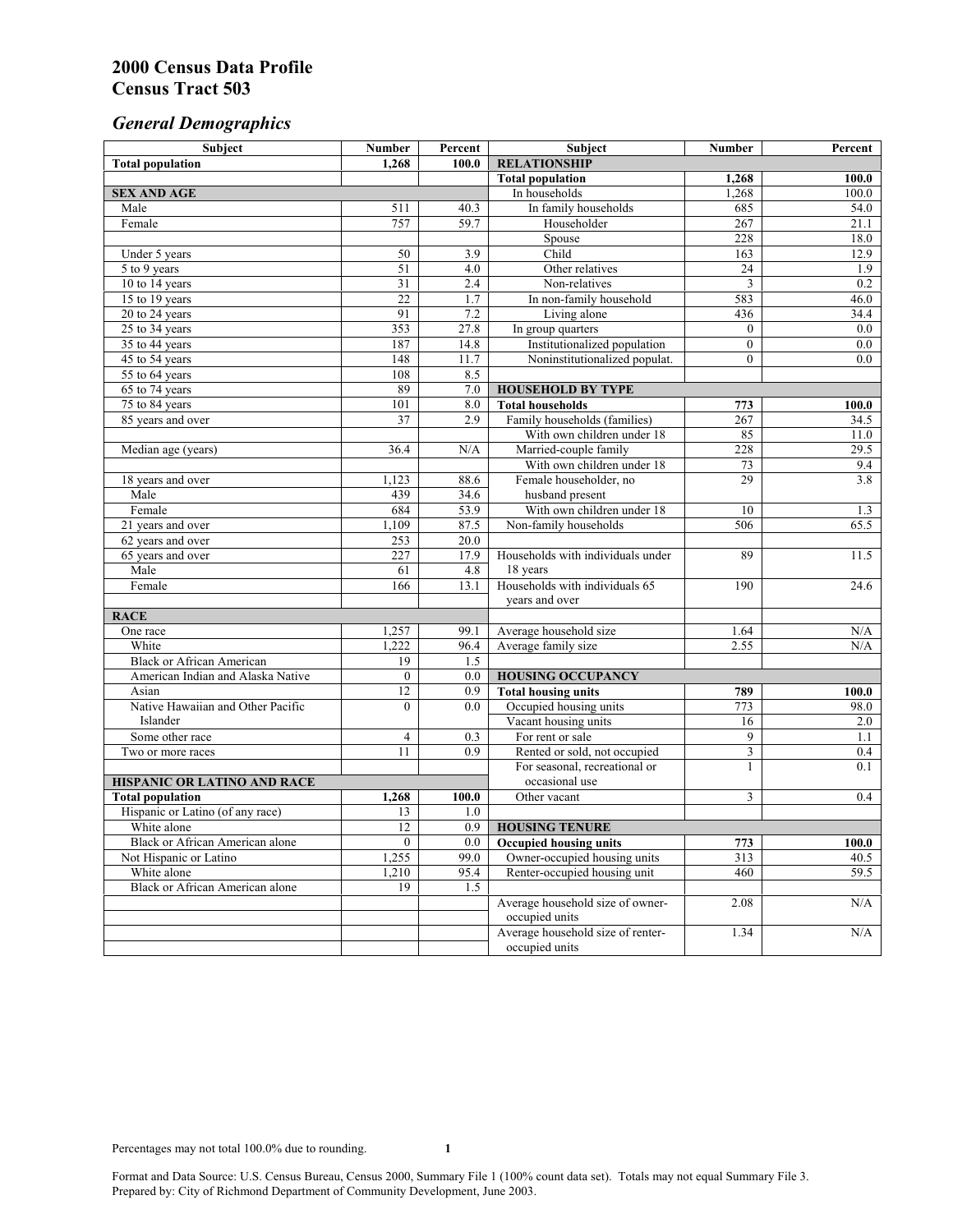## *Social Characteristics*

| <b>Subject</b>                                                   | <b>Number</b>            | Percent                        | Subject                                | <b>Number</b>  | Percent |
|------------------------------------------------------------------|--------------------------|--------------------------------|----------------------------------------|----------------|---------|
| <b>SCHOOL ENROLLMENT</b>                                         | <b>RESIDENCE IN 1995</b> |                                |                                        |                |         |
| Population 3 years and over enrolled in                          | 191                      | 100.0                          | Population 5 years and over            | 1,217          | 100.0   |
| school                                                           |                          |                                | Same house in 1995                     | 462            | 38.0    |
| Nursery school, preschool                                        | 24                       | 12.6                           | Different house in the U.S. in         | 750            | 61.6    |
| Kindergarten                                                     | $\theta$                 | 0.0                            | 1995                                   |                |         |
| Elementary school (grades 1-8)                                   | 56                       | 29.3                           | Same county                            | 256            | 21.0    |
| High school (grades 9-12)                                        | $\theta$                 | 0.0                            | Different county                       | 494            | 40.6    |
| College or graduate school                                       | 111                      | 58.1                           | Same state                             | 300            | 24.7    |
|                                                                  |                          |                                | Different state                        | 194            | 15.9    |
| <b>EDUCATIONAL ATTAINMENT</b>                                    | Elsewhere in 1995        | 5                              | $0.4^{\circ}$                          |                |         |
| Population 25 years and over                                     | 1.057                    | 100.0                          |                                        |                |         |
| Less than 9 <sup>th</sup> grade                                  | $\theta$                 | 0.0                            | NATIVITY AND PLACE OF BIRTH            |                |         |
| $9th$ to $12th$ grade, no diploma                                | $\overline{8}$           | 0.8                            | <b>Total population</b>                | 1,230          | 100.0   |
| High school graduate (includes equivalency)                      | 117                      | 11.1                           | Native                                 | 1.212          | 98.5    |
| Some college, no degree                                          | 162                      | 15.3                           | Born in United States                  | 1,188          | 96.6    |
| Associate degree                                                 | $\overline{25}$          | 2.4                            | State of residence                     | 664            | 54.0    |
| Bachelor's degree                                                | 494                      | 46.7                           | Different state                        | 524            | 42.6    |
| Graduate or professional degree                                  | 251                      | 23.7                           | <b>Born outside United States</b>      | 24             | 2.0     |
| Percent high school graduate or higher                           | 99.2%                    | N/A                            | Foreign born                           | 18             | 1.5     |
| Percent bachelor's degree or higher                              | 70.5%                    | N/A                            | Entered 1990 to March 2000             | $\mathbf{0}$   | $0.0\,$ |
|                                                                  |                          |                                | Naturalized citizen                    | 18             | 1.5     |
| <b>MARITAL STATUS</b>                                            |                          | Not a citizen                  | $\Omega$                               | 0.0            |         |
| Population 15 years and over                                     | 1,137                    | 100.0                          |                                        |                |         |
| Never married                                                    | 454                      | 39.9                           | <b>REGION OF BIRTH OF FOREIGN BORN</b> |                |         |
| Now married, not including separated                             | 415                      | 36.5                           | Total (excluding born at sea)          | 18             | 100.0   |
| Separated                                                        | 12                       | 1.1                            | Europe                                 | 9              | 50.0    |
| Widowed                                                          | 81                       | 7.1                            | Asia                                   | $\theta$       | 0.0     |
| Female                                                           | 69                       | 6.1                            | Africa                                 | $\Omega$       | $0.0\,$ |
| Divorced                                                         | 175                      | 15.4                           | Oceania                                | $\mathbf{0}$   | 0.0     |
| Female                                                           | 151                      | 13.3                           | Latin America                          | 9              | 50.0    |
|                                                                  |                          |                                | Northern America                       | $\theta$       | 0.0     |
| <b>GRANDPARENTS AS CAREGIVERS</b>                                |                          |                                |                                        |                |         |
| <b>Grandparent living in household with</b><br>$\bf{0}$<br>100.0 |                          | <b>LANGUAGE SPOKEN AT HOME</b> |                                        |                |         |
| one or more own grandchildren under 18                           |                          |                                | Population 5 years and over            | 1,217          | 100.0   |
| years                                                            |                          |                                | English only                           | 1,146          | 94.2    |
| Grandparent responsible for grandchildren                        | $\mathbf{0}$             | 0.0                            | Language other than English            | 71             | 5.8     |
|                                                                  |                          |                                | Speak English less than                | 12             | 1.0     |
| <b>VETERAN STATUS</b>                                            |                          |                                | "very well"                            |                |         |
| Civilian population 18 years and over                            | 1,137                    | 100.0                          | Spanish                                | 34             | 2.8     |
| Civilian veterans                                                | 110                      | 9.7                            | Speak English less than                | 12             | 1.0     |
|                                                                  |                          |                                | "very well"                            |                |         |
| <b>DISABILITY STATUS OF THE CIVILIAN</b>                         | Other Indo-European      | 29                             | 2.4                                    |                |         |
| NONINSTITUTIONALIZED POPULATION                                  | languages                |                                |                                        |                |         |
| Population 5 to 20 years                                         | 80                       | 100.0                          | Speak English less than                | $\theta$       | 0.0     |
| With a disability                                                | 10                       | 12.5                           | "very well"                            |                |         |
| Population 21 to 64 years                                        | 887                      | 100.0                          | Asian and Pacific Island               | 8              | 0.7     |
| With a disability                                                | 98                       | 11.0                           | languages                              |                |         |
| Percent employed                                                 | 95.9%                    | N/A                            | Speak English less than<br>"very well" | $\overline{0}$ | 0.0     |
| No disability                                                    | 789                      | 89.0                           | Other Languages                        |                |         |
| Percent employed                                                 | 90.5%                    | N/A                            |                                        | $\mathbf{0}$   | $0.0\,$ |
| Population 65 years and over                                     | 250<br>99                | 100.0                          | Speak English less than<br>"very well" | $\overline{0}$ | 0.0     |
| With a disability                                                |                          | 39.6                           |                                        |                |         |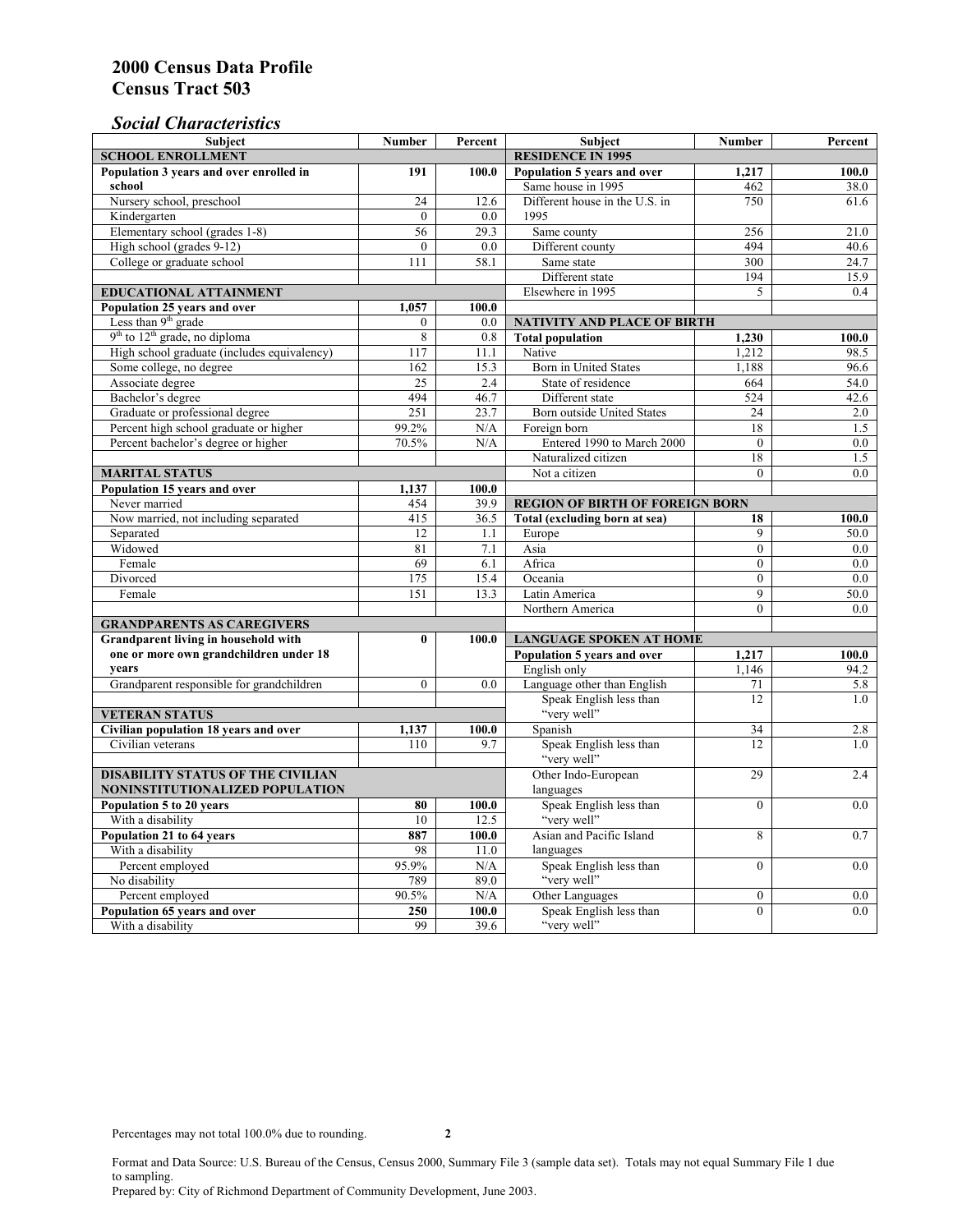#### *Economic Characteristics*

| Subject                                                        | <b>Number</b>    | Percent                             | Subject                              | <b>Number</b>    | Percent          |
|----------------------------------------------------------------|------------------|-------------------------------------|--------------------------------------|------------------|------------------|
| <b>EMPLOYMENT STATUS</b>                                       |                  |                                     | <b>INCOME IN 1999</b>                |                  |                  |
| Population 16 years and over                                   | 1,137            | 100.0                               | <b>Households</b>                    | 799              | 100.0            |
| In labor force                                                 | 875              | 77.0                                | Less than \$10,000                   | 22               | 2.8              |
| Civilian labor force                                           | 875              | 77.0                                | \$10,000 to \$14,999                 | 10               | 1.3              |
| Employed                                                       | 860              | 75.6                                | \$15,000 to \$24,999                 | 119              | 14.9             |
| Unemployed                                                     | $\overline{15}$  | 1.3                                 | \$25,000 to \$34,999                 | 98               | 12.3             |
| Percent of civilian labor force                                | 1.7%             | N/A                                 | \$35,000 to \$49,999                 | 138              | 17.3             |
| <b>Armed Forces</b>                                            | $\mathbf{0}$     | 0.0                                 | \$50,000 to \$74,999                 | 215              | 26.9             |
| Not in labor force                                             | 262              | 23.0                                | \$75,000 to \$99,999                 | 65               | 8.1              |
| Females 16 years and over                                      | 713              | 100.0                               | \$100,000 to \$149,999               | 83               | 10.4             |
| In labor force<br>Civilian labor force                         | 506              | 71.0                                | \$150,000 to \$199,999               | 11               | 1.4              |
|                                                                | 506              | 71.0                                | \$200,000 or more                    | 38               | 4.8              |
| Employed<br>Own children under 6 years                         | 500<br>37        | 70.1<br>100.0                       | Median household income (dollars)    | 50,868           | N/A              |
| All parents in family in labor force                           | 19               | 51.4                                | With earnings                        | 646              | 80.9             |
|                                                                |                  |                                     | Mean earnings (dollars)              | 62,974           | N/A              |
| <b>COMMUTING TO WORK</b>                                       |                  |                                     | With Social Security income          | 191              | 23.9             |
| Workers 16 years and over                                      | 841              | 100.0                               | Mean Social Security income          | 13,553           | N/A              |
| Car, truck, or van – drove alone                               | 749              | 89.1                                | (dollars)                            |                  |                  |
| Car, truck, or van - carpooled                                 | 53               | 6.3                                 | With Supplemental Security income    | 22               | 2.8              |
| Public transportation (including taxicab)                      | 9                | 1.1                                 | Mean Supplemental Security           | 7,141            | N/A              |
| Walked                                                         | $\boldsymbol{0}$ | 0.0                                 | income (dollars)                     |                  |                  |
| Other means                                                    | $\mathbf{0}$     | 0.0                                 | With public assistance income        | $\boldsymbol{0}$ | $0.0\,$          |
| Worked at home                                                 | 30               | 3.6                                 | Mean public assistance income        | $\theta$         | N/A              |
| Mean travel time to work (minutes)                             | 15.7             | N/A                                 | (dollars)                            |                  |                  |
|                                                                |                  |                                     | With retirement income (dollars)     | 137              | 17.1             |
| Employed civilian population 16 years and over                 | 860              | 100.0                               | Mean retirement income (dollars)     | 17,012           | N/A              |
| <b>OCCUPATION</b>                                              |                  |                                     |                                      |                  |                  |
| Management, professional, and related occupations              | 551              | 64.1                                | <b>Families</b>                      | 255              | 100.0            |
| Service occupations                                            | 84               | 9.8                                 | Less than \$10,000                   | 6                | 2.4              |
| Sales and office occupations                                   | 189              | 22.0                                | \$10,000 to \$14,999                 | $\boldsymbol{0}$ | $0.0\,$          |
| Farming, fishing, and forestry occupations                     | $\boldsymbol{0}$ | 0.0                                 | \$15,000 to \$24,999                 | $\overline{7}$   | 2.7              |
| Construction, extraction, and maintenance                      | 20               | 2.3                                 | \$25,000 to \$34,999                 | 13               | 5.1              |
| occupations                                                    |                  |                                     | \$35,000 to \$49,999                 | $\overline{33}$  | 12.9             |
| Production, transportation, and material moving                | 16               | 1.9                                 | \$50,000 to \$74,999                 | 66               | 25.9             |
| occupations                                                    |                  |                                     | \$75,000 to \$99,999                 | 33               | 12.9             |
|                                                                |                  |                                     | \$100,000 to \$149,999               | 60               | 23.5             |
| <b>INDUSTRY</b>                                                |                  |                                     | \$150,000 to \$199,999               | 6                | 2.4              |
| Agriculture, forestry, fishing and hunting, and                | $\boldsymbol{0}$ | 0.0                                 | \$200,000 or more                    | 31               | 12.2             |
| mining                                                         |                  |                                     | Median family income (dollars)       | 85,773           | N/A              |
| Construction                                                   | 26               | 3.0                                 |                                      |                  |                  |
| Manufacturing                                                  | 56               | 6.5                                 | Per capita income (dollars)          | 42,454           | N/A              |
| Wholesale trade                                                | 35               | 4.1                                 | <b>Median earnings (dollars)</b>     |                  |                  |
| Retail trade                                                   | 81               | 9.4                                 | Male full-time, year-round workers   | 50,391           | N/A              |
| Transportation and warehousing, and utilities                  | 6                | 0.7                                 | Female full-time, year-round workers | 35,778           | N/A              |
| Information<br>Finance, insurance, real estate, and rental and | 17<br>178        | 2.0<br>20.7                         |                                      | Number           | Percent          |
| leasing                                                        |                  |                                     |                                      | below<br>poverty | below<br>poverty |
| Professional, scientific, management,                          | 124              | 14.4                                | Subject                              | level            | level            |
| administrative, and waste management services                  |                  |                                     | <b>POVERTY STATUS IN 1999</b>        |                  |                  |
| Educational, health and social services                        | 189              | 22.0                                | <b>Families</b>                      | 6                | 2.4              |
| Arts, entertainment, recreation, accommodation and             | 80               | 9.3                                 | With related children under 18 years | 6                | 11.3             |
| food services                                                  |                  |                                     | With related children under 5 years  | 6                | 42.9             |
| Other services (except public administration)                  | 21               | 2.4                                 | Families with female householder, no | 6                | 11.8             |
| Public Administration                                          | 47               | 5.5                                 | husband present                      |                  |                  |
|                                                                |                  |                                     | With related children under 18 years | 6                | 46.2             |
| <b>CLASS OF WORKER</b>                                         |                  | With related children under 5 years | 6                                    | 100.0            |                  |
| Private wage and salary workers                                | 657              | 76.4                                | <b>Individuals</b>                   | 43               | 3.5              |
| Government workers                                             | 131              | 15.2                                | 18 years and over                    | 37               | 3.3              |
| Self-employed workers in own not incorporated                  | 72               | 8.4                                 | 65 years and over                    | 8                | 3.2              |
| business                                                       |                  |                                     | Related children under 18 years      | 6                | 6.8              |
| Unpaid family workers                                          | $\overline{0}$   | 0.0                                 | Related children 5 to 17 years       | $\overline{0}$   | $0.0\,$          |
|                                                                |                  |                                     | Unrelated individuals 15 years and   | 31               | 4.8              |
|                                                                |                  |                                     | over                                 |                  |                  |

Percentages may not total 100.0% due to rounding. **3** 

Format and Data Source: U.S. Bureau of the Census, Census 2000, Summary File 3 (sample data set). Totals may not equal Summary File 1 due to sampling.

Prepared by: City of Richmond Department of Community Development, June 2003.